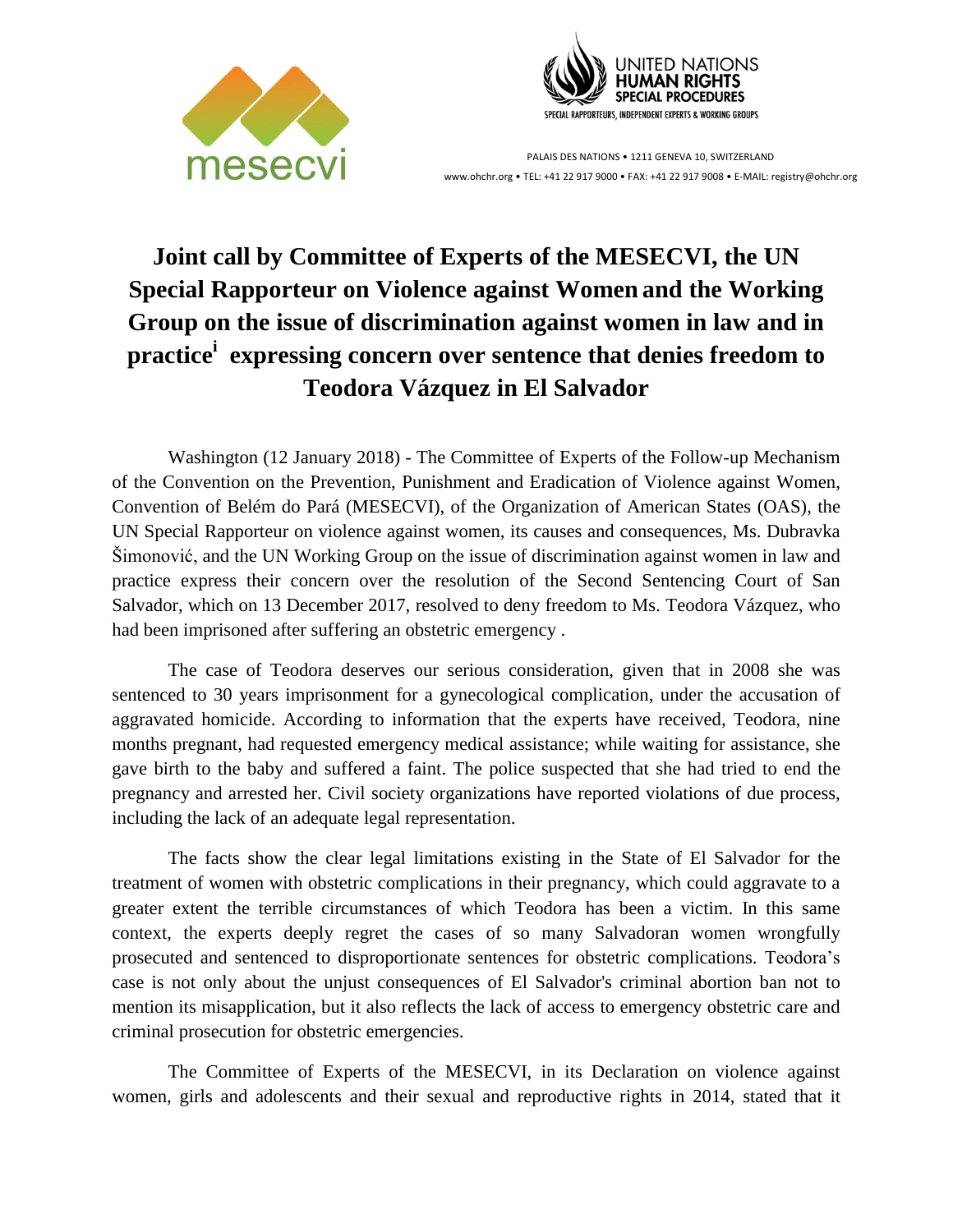considers it necessary *"to eliminate from the legal systems the laws that perpetuate the practice of violence against women, girls and adolescents, as well as ensuring that mistreatment and humiliation behaviors are not reproduced in institutional settings, and that health personnel do not revictimize or deny access to health services to women who require them",* they also stated that *"access to health services in general, and pregnancy termination services in particular, must be confidential and (...) can not in any case result in a violation of women's human rights."*

Similarly, Dubravka Šimonović, UN Special Rapporteur on violence against women, its causes and consequences, previously expressed that *"the criminalization of termination of pregnancy restricts women's access to sexual and reproductive health information and services, and because of the threat of criminal punishment, women and girls are afraid to seek medical attention when they experience complications related to pregnancy."* She also reiterates her call to review the sentences against all women currently serving prison sentences on charges related to abortion with a view to their release.

The Working Group on discrimination against women would like to reiterate that much of the discrimination in access to health services and preventable ill health, including maternal mortality and morbidity, can be attributed to the instrumentalization of women's bodies for political, cultural, religious and economic purposes. The exposure of pregnant women to obstetric emergencies due to discrimination in access to health services disproportionately impacts poor women and puts their lives and pregnancies at risk. Also, lack of access to justice and due process, which has contributed to the prosecution of women, especially poor women, whose pregnancies do not result in a live birth is a major concern to the Working Group.

Additionally, the United Nations High Commissioner for Human Rights, Zeid Ra'ad Al Hussein, in a recent visit to El Salvador, called upon the Government to launch a moratorium on the application of article 133 of the Penal Code, and review all cases where women have been detained for abortion-related offences, with the aim of ensuring compliance with due process and fair trial standards. The High Commissioner also recalled that El Salvador should comply with its international human rights obligations and lift the absolute prohibition on abortion. The absolute prohibition of the termination of pregnancy in El Salvador, even when it is necessary to save the life of the woman, results in the prosecution, imprisonment of women who have suffered miscarriages and complications related to pregnancy, which is why all these cases are criminally investigated.

The experts urge the Salvadoran authorities to take all necessary measures to revise their legislation and put it in line with its international obligations and commitments, especially those emanating from the Convention of Belém do Pará and the UN CEDAW Convention, both international instruments signed and ratified by the State of El Salvador. In particular, the experts call upon the Government of El Salvador to decriminalize abortion and to release any woman charged or sentenced for abortion or related charges, and to provide them with reparation in compliance with international obligations to protect the human rights of women and girls in El